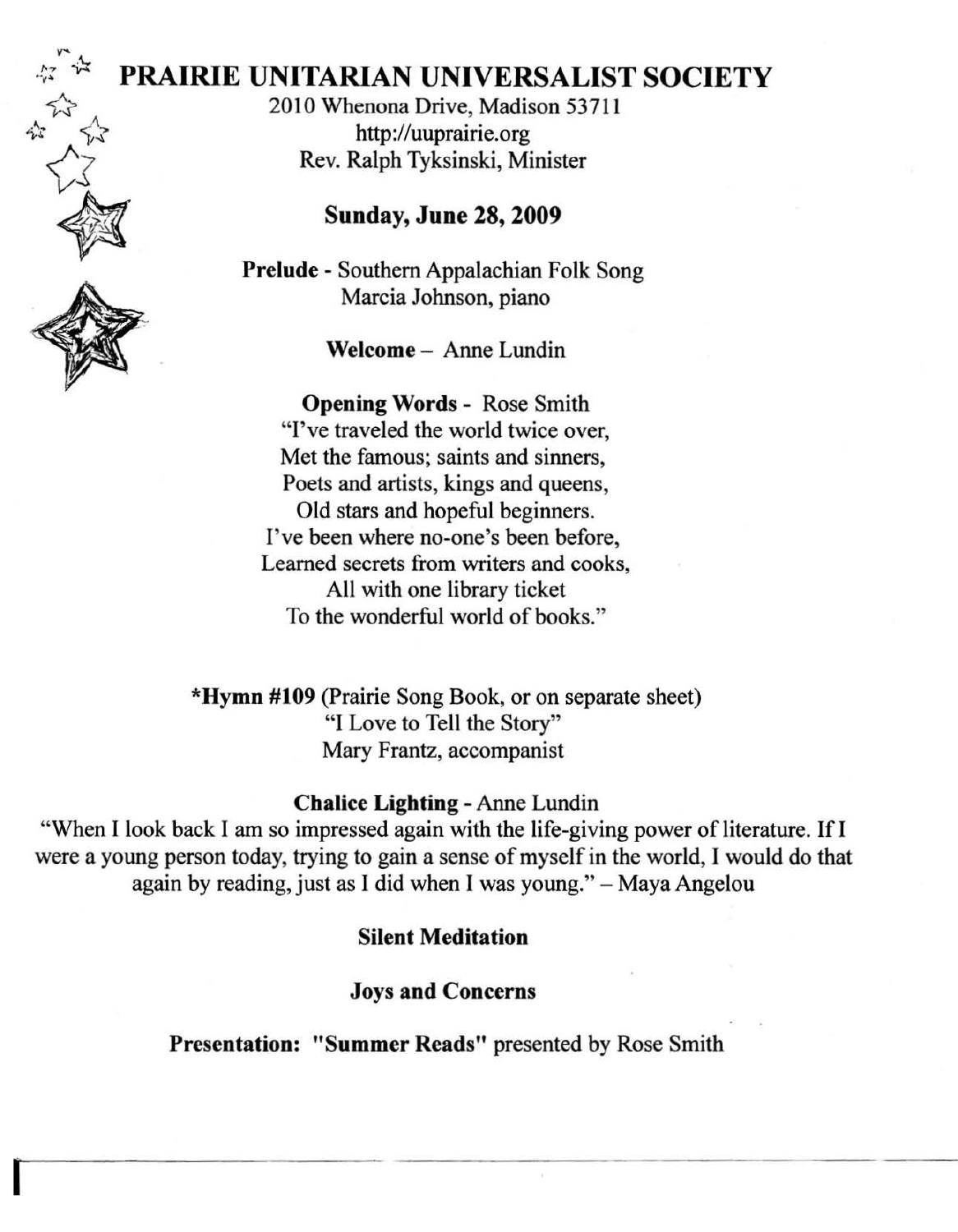### **Discussion**

### **Offering**

Offertory - "Danny Boy" Marcia Johnson, piano, and Andy Somers, trumpet

### Introduction of Guests and Visitors

#### Prairie Announcements

Additional announcements are in your order of service.

\*Hymn #14 (Prairie Song Book, or on separate sheet) "How Can I Keep from Reading?" Mary Frantz, accompanist

#### Closing Words - Rose Smith

Books to the ceiling, Books to the sky. My piles of books Are a mile high. How I love them How I need them I'll have a long beard By the time I read them. -Arnold Lobel

·Please stand as you are able.

*Welcome to our service! We are glad you are here. Many thanks to all who contributed to making this service possible. Please join us after the service for coffee and fellowship.* 

<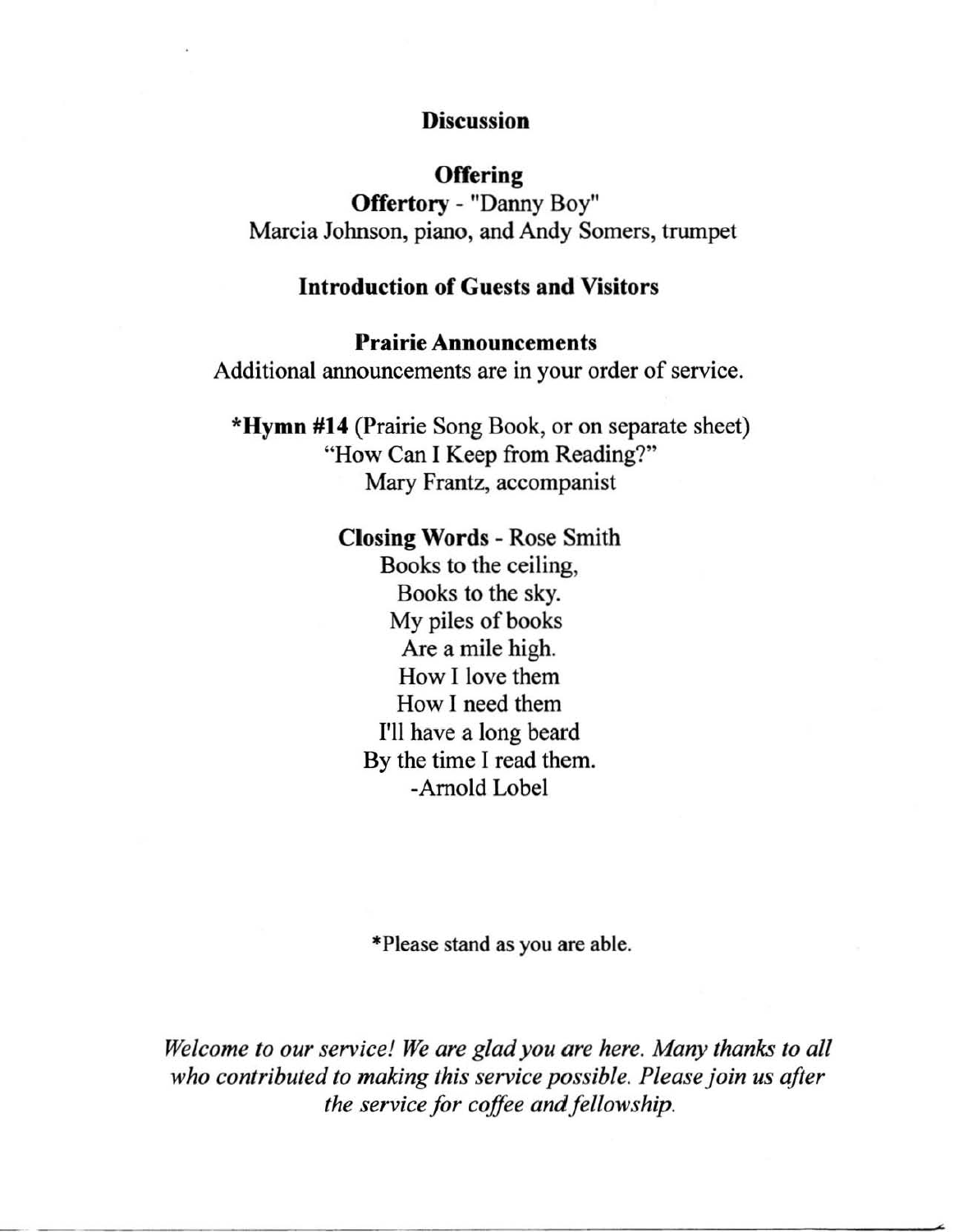#### Announcements

#### Baby Shower

Today, after the service, we will have a small baby shower for Cara and Nick Abts. They are new members of Prairie and their baby will be born in July. If you'd like to get to know them a bit better and wish them well, please plan to join us for this simple event of cake and coffee after the service.

#### **Summer Spree**

Summer Spree, the weekend retreat for grades 6-12, will be July 24-26. Chaperons are needed. Contact Robin Proud or Rebecca Malke-Eliganti for information.

#### New Southwest Madison Farmer's Market begins

Every Wednesday, from June 24 to October 28, there will be a farmer's market in the parking lot of Orchard Ridge UCC at 150lGilbert Road. Hours are 3-7pm.

#### Spanish Speaker's Potluck June 30th at 6:30

The next Spanish Speaker's Potluck will be at the home of Amy Schulz, 2304 S. Syene Rd. Call Amy for directions, 273-2639; call Rosemary Dorney, 238-4382, for information or a ride.

#### **Retreat Planning is underway!**

Prairie's annual family retreat will be held a little later in the year than usual, October 23-25, at Pine Lake United Methodist Camp just outside of Westfield, WI. The site is gorgeous, very rustic with tons of space for us to do all the fun things we plan. Speaking of planning, it's not too soon to think about what activities you would like to see at the retreat. If you have an activity you would like to lead, or **something you would like to see offered, please contact Phyllis Long, this year's program coordinator,**  at 608-325-7397 or p $r \in \text{Io@tds.net}$ .

#### Movie Group

**Prairie's movie group will meet Thursday, July 16th at 7pm to view "How Green Was My Valley," the**  1941 winner of five Oscars, including Best Picture and Best Director (John Ford). This is a story of 50 years in the lives of a close-knit clan of Welsh coal miners and stars Walter Pidgeon, Maureen O'Hara, Donald Crisp, and Anna Lee. Please bring snacks to share.